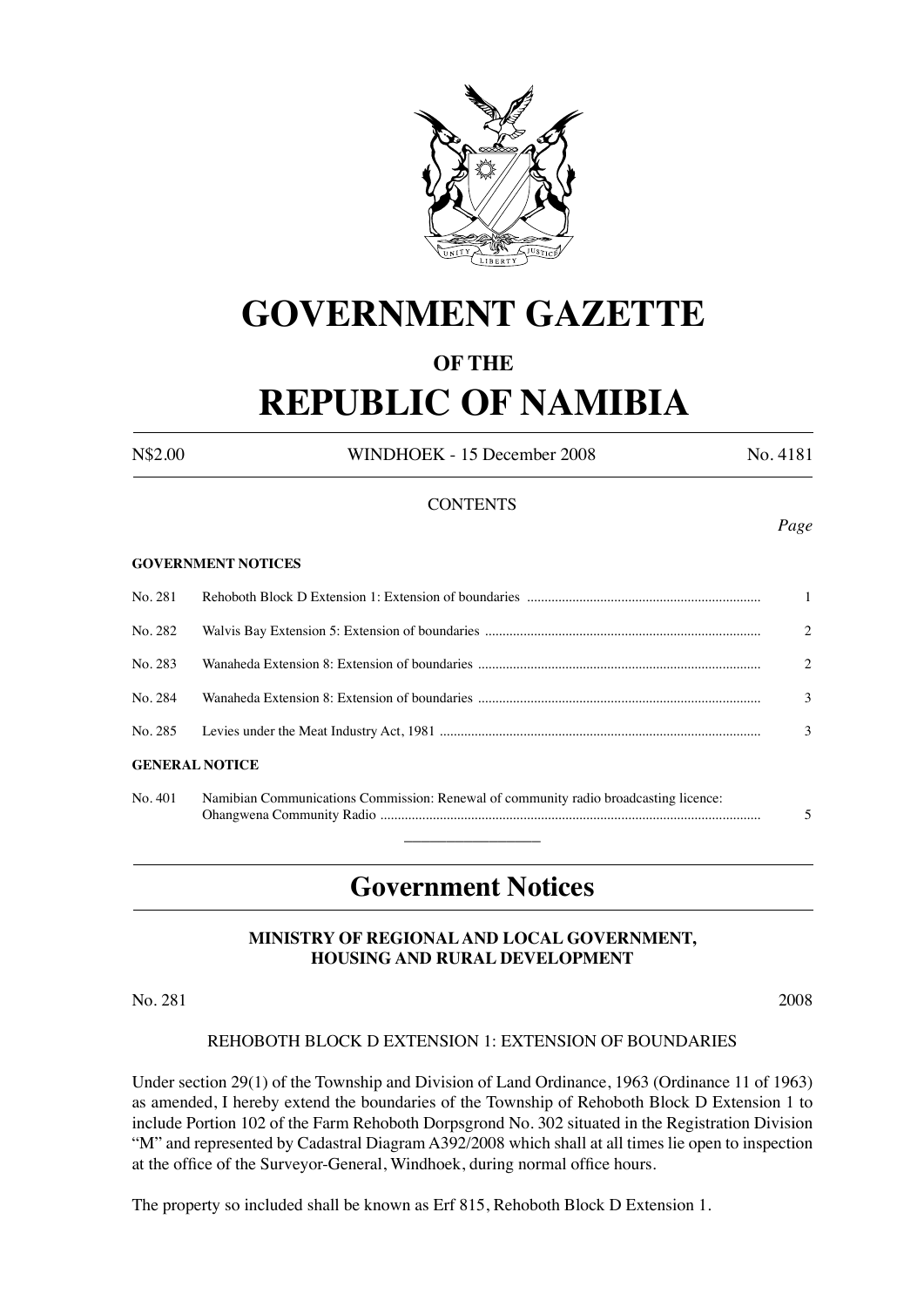#### **J. EKANDJO MINISTER OF REGIONAL AND LOCAL GOVERNMENT, HOUSING AND RURAL DEVELOPMENT** Windhoek, 18 November 2008

#### **MINISTRY OF REGIONAL AND LOCAL GOVERNMENT, HOUSING AND RURAL DEVELOPMENT**

 $\overline{\phantom{a}}$  , where  $\overline{\phantom{a}}$ 

No. 282 2008

#### WALVIS BAY EXTENSION 5: EXTENSION OF BOUNDARIES

Under section 29(1) of the Township and Division of Land Ordinance, 1963 (Ordinance 11 of 1963) as amended, I hereby extend the boundaries of the Township of Walvis Bay Extension 5 to include Farm No. 51 situated in the Registration Division "F" and represented by Cadastral Diagram A385/ 2002 which shall at all times lie open to inspection at the office of the Surveyor-General, Windhoek, during normal office hours

The property so included shall be known as Erf 4742, Walvis Bay Extension 5.

**J. EKANDJO MINISTER OF REGIONAL AND LOCAL GOVERNMENT, HOUSING AND RURAL DEVELOPMENT** Windhoek, 25 November 2008

#### **MINISTRY OF REGIONAL AND LOCAL GOVERNMENT, HOUSING AND RURAL DEVELOPMENT**

 $\overline{\phantom{a}}$  , where  $\overline{\phantom{a}}$ 

No. 283 2008

#### WANAHEDA EXTENSION 8: EXTENSION OF BOUNDARIES

Under section 29(1) of the Township and Division of Land Ordinance, 1963 (Ordinance 11 of 1963) as amended, I hereby extend the boundaries of the Township of Wanaheda Extension 8 to include Portion 12 of the Farm Ongava No. 452 situated in the Registration Division "K" and represented by Cadastral Diagram A388/2005 which shall at all times lie open to inspection at the office of the Surveyor-General, Windhoek, during normal office hours

 $\overline{\phantom{a}}$  , where  $\overline{\phantom{a}}$ 

The property so included shall be known as Erf 2808, Wanaheda Extension 8.

**J. EKANDJO MINISTER OF REGIONAL AND LOCAL GOVERNMENT, HOUSING AND RURAL DEVELOPMENT** Windhoek, 18 November 2008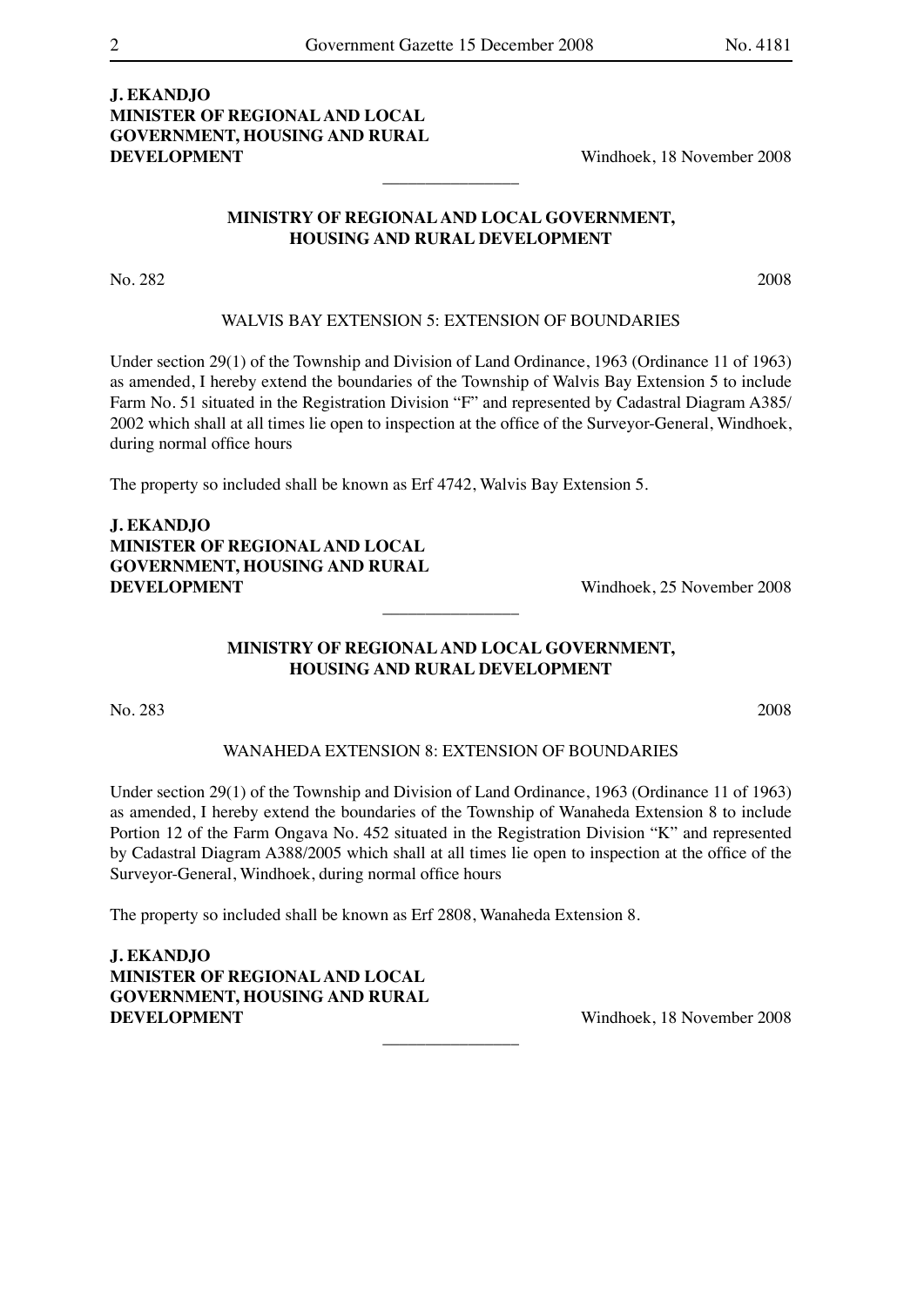#### **MINISTRY OF REGIONAL AND LOCAL GOVERNMENT, HOUSING AND RURAL DEVELOPMENT**

No. 284 2008

#### WANAHEDA EXTENSION 8: EXTENSION OF BOUNDARIES

Under section 29(1) of the Township and Division of Land Ordinance, 1963 (Ordinance 11 of 1963) as amended, I hereby extend the boundaries of the Township of Wanaheda Extension 8 to include Portion 1 of the Farm Ongava No. 508 situated in the Registration Division "K" and represented by Cadastral Diagram A387/2005 which shall at all times lie open to inspection at the office of the Surveyor-General, Windhoek, during normal office hours.

The property so included shall be known as Erf 2810, Wanaheda Extension 8.

**J. EKANDJO MINISTER OF REGIONAL AND LOCAL GOVERNMENT, HOUSING AND RURAL DEVELOPMENT** Windhoek, 18 November 2008

#### **MINISTRY OF AGRICULTURE, WATER AND FORESTRY**

 $\overline{\phantom{a}}$  , where  $\overline{\phantom{a}}$ 

No. 285 2008

LEVIES UNDER THE MEAT INDUSTRY ACT, 1981

Under section 17(1) of the Meat Industry Act, 1981 (Act No. 12 of 1981), and on the recommendation of the Meat Board of Namibia, I impose, with effect from 1 December 2008, the general and special levies set out in the Schedule below. Government Notice No. 210 of 1 December 2006 is revoked.

#### **J. MUTORWA MINISTER OF AGRICULTURE, WATER AND FORESTRY** Windhoek, 1 December 2008

#### **SCHEDULE**

#### **1. General and Special Levies**

- 1.1 The following general and special levies are hereby imposed:
	- (a) a general levy on
		- (i) cattle, sheep, goats or pigs slaughtered in, exported from or imported into Namibia; and
		- (ii) meat or meat products imported into Namibia;
	- (b) a special animal health levy on cattle, sheep and goats slaughtered within and exported from or imported into Namibia;
	- (c) a special meat classification levy on cattle, sheep and goat carcasses classified by or on behalf of the Meat Board of Namibia at abattoirs situated within Namibia; and
	- (d) a special FANMeat levy on cattle, sheep and goats slaughtered within and exported from or imported into Namibia.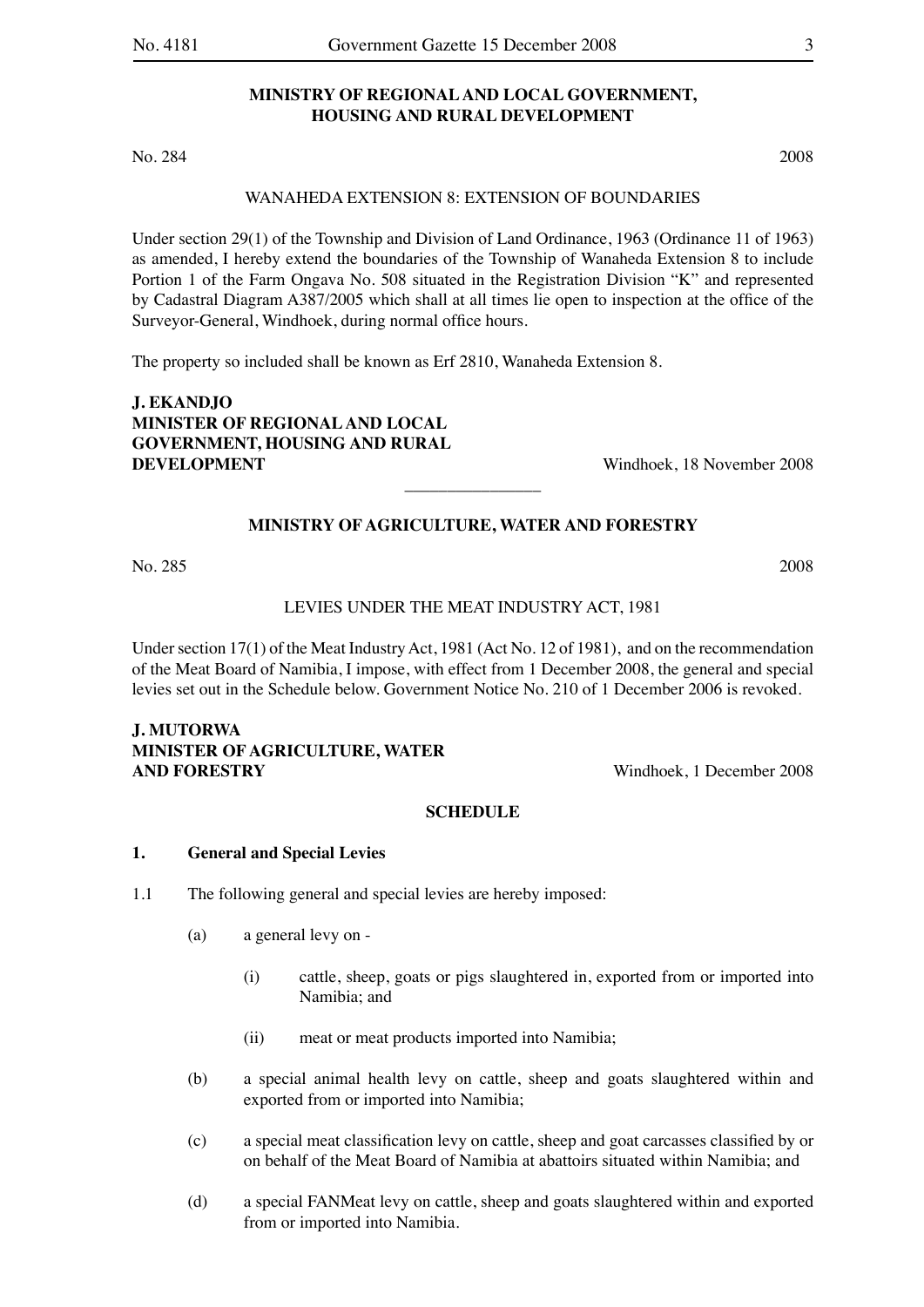| <b>Controlled</b><br><b>Product</b> | <b>General Levy</b>                                   |                                                                | <b>Special Levies per head</b> |                                              |                        |
|-------------------------------------|-------------------------------------------------------|----------------------------------------------------------------|--------------------------------|----------------------------------------------|------------------------|
|                                     | <b>For the Period</b><br>1 Dec 2008 to<br>31 Nov 2009 | <b>For the Period</b><br>1 Dec 2009<br>until further<br>notice | Animal<br><b>Health Levy</b>   | <b>Meat</b><br><b>Classification</b><br>Levy | <b>FANMeat</b><br>Levy |
|                                     |                                                       |                                                                | Levy per<br>animal             | Levy per<br>carcass                          | Levy per<br>animal     |
| Cattle                              | N\$14,40 per<br>animal                                | N\$17,28 per<br>animal                                         | N\$1,00                        | N\$10,00                                     | N\$2,50                |
| Sheep/goats older<br>than one month | N\$2,88 per<br>animal                                 | N\$3,46 per<br>animal                                          | N\$0,20                        | N\$2,00                                      | N\$0,50                |
| Pigs                                | N\$3,48 per<br>animal                                 | N\$4,18 per<br>animal                                          |                                |                                              |                        |
| Meat and meat<br>products           | N\$0,07 per<br>kilogram                               | N\$0,10 per<br>kilogram                                        |                                |                                              |                        |

#### 1.2 The general and special levies are to be calculated as follows:

#### **2. Purpose of Special Levies**

- 2.1 The animal health levy must be utilized for the provision of such veterinary services as the Meat Board of Namibia may determine from time to time with the approval of the Minister of Agriculture, Water and Forestry.
- 2.2 The meat classification levy must be utilized for the provision of carcass classification services provided by the Meat Board of Namibia.
- 2.3 The FAN Meat levy must be utilized for funding the Farm Assured Namibian Meat Scheme for the tracebility of livestock as implemented by the Meat Board of Namibia.

#### **3. Payment of levies**

- 3.1 The general levy, animal health and FAN Meat Levy referred to in paragraph 1 of this Schedule is payable by all producers importing into, exporting from or slaughtering within Namibia cattle, sheep, goats or pigs, except natural persons or *bona fide* farmers who slaughter livestock for their own use.
- 3.2 50% of the meat classification levy referred to in paragraph 1 of this Schedule must be paid by the producer causing cattle, sheep, goats or pigs to be slaughtered at an abattoir and the remaining 50% must be paid by the operator of the abattoir where such cattle, sheep, goats or pigs are slaughtered and where the carcasses are classified.
- 3.3 The general levy referred to in paragraph 1 of this Schedule must be paid by all producers importing meat or meat products into Namibia.

 $\overline{\phantom{a}}$  , where  $\overline{\phantom{a}}$ 

**Note:** The levies referred to in paragraph 1 of this Schedule do not include VAT.